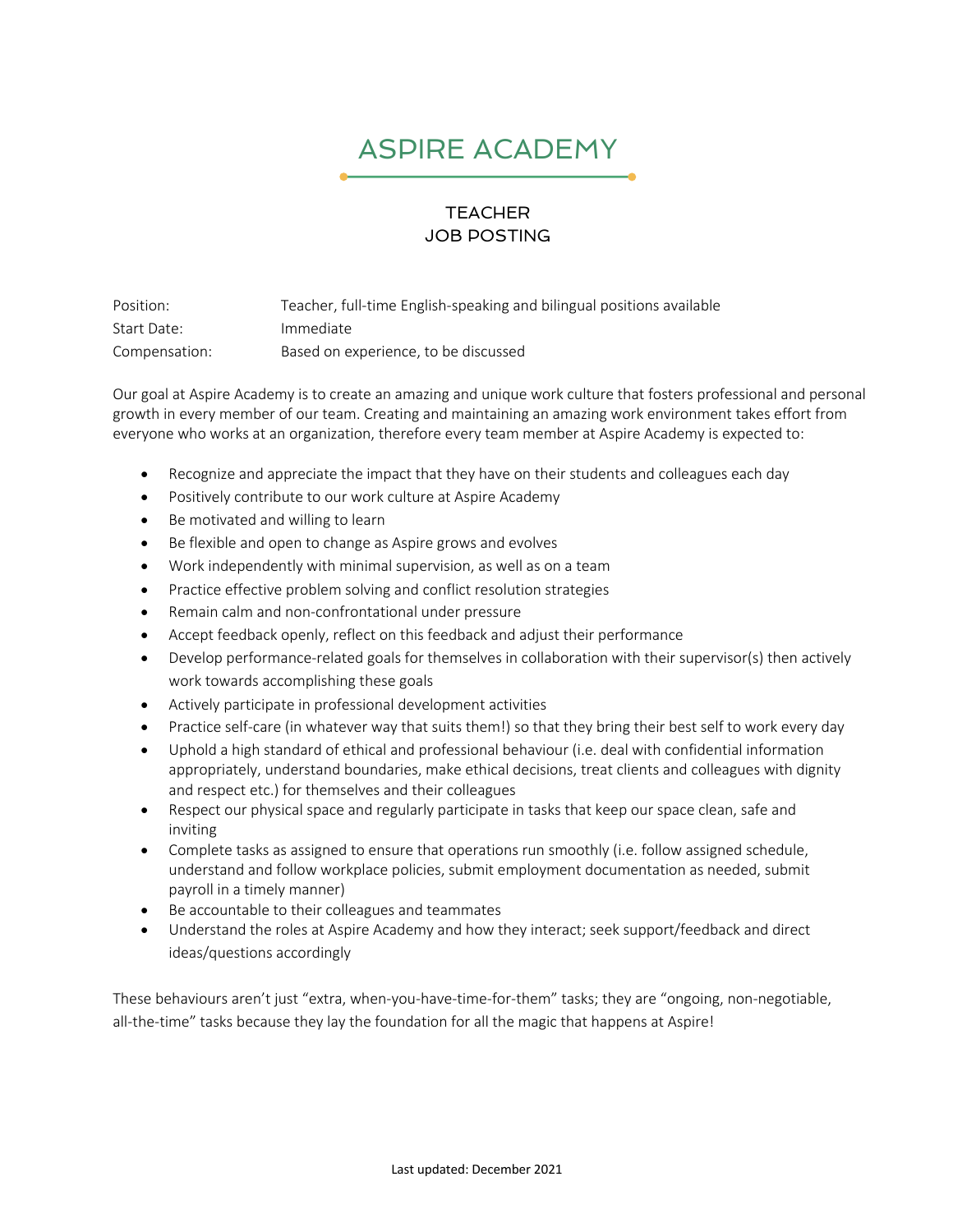At Aspire Academy, Teachers work collaboratively with our Principal, Senior Therapists and Lead Therapists to guide the work of our Educational Therapists and keep our classrooms running smoothly. Our unique approach to group learning incorporates a number of different teaching styles (i.e. small group, triadic, dyadic, one-on-one) and requires our team to work in a variety of capacities each day. In order to create an optimal learning environment for our students, our Teachers must think on their feet, problem solve on the spot, and work flexibly and collaboratively as a team. In addition to the behaviours listed above, a Teacher at Aspire Academy:

- Works directly under the Principal
- Works within a specific classroom/group; in collaboration with the assigned Senior Therapist and Lead Therapist
- Mentors the small team of Educational Therapists that work within their classroom/group by providing ongoing support, guidance and training
- Plans for the term using the IEP and relevant curriculum (i.e. Ontario Curriculum); plans and prepares daily lessons
- Establishes and enforces classroom routines and rules that promote classroom discipline and structure
- Plays an important role in assessment, creation and teaching of the students' educational goals by;
	- o Collaborating with Educational Therapist and Lead Therapist to complete assessments for new students
	- o Assessing students learning (ongoing, informal and formal), adjusting and planning lessons accordingly
	- o Incorporating ABA strategies under the supervision of the Senior Therapist and in collaboration with the lead therapist
	- o Collaborating with Lead Therapist and Senior Therapist to complete Progress Reports, Report Cards and Individualized Education Plans (IEPs) and participating in Progress Meetings and IEP Meetings
- Supports and assists with the day-to-day happenings in the classroom/group in order to ensure the program runs as smoothly as possible by;
	- o Playing an active role in program implementation: delivering instruction to students, assessing motivation, preferences and effectiveness of reinforcers, participating in classroom planning, organizing activities, gathering and preparing teaching materials etc.)
	- o Working collaboratively with the Lead Therapist to ensure that the classroom setup, structure and lesson plans foster optimal programming for the students based on their individualized program goals
	- o Seeking support, guidance and clarification from the Lead Therapist as needed
- Maintains daily accurate and up to date attendance records
- Actively participates in:
	- o Regular supervision meetings with the Principal
	- o Regular brainstorming meetings with the Senior Therapist
- Communicates regularly with parents/guardians regarding curriculum and learning related questions and concerns (at pick-up or via Class Dojo)
- Participates in Progress Meetings and Student Education Plan Meetings as directed